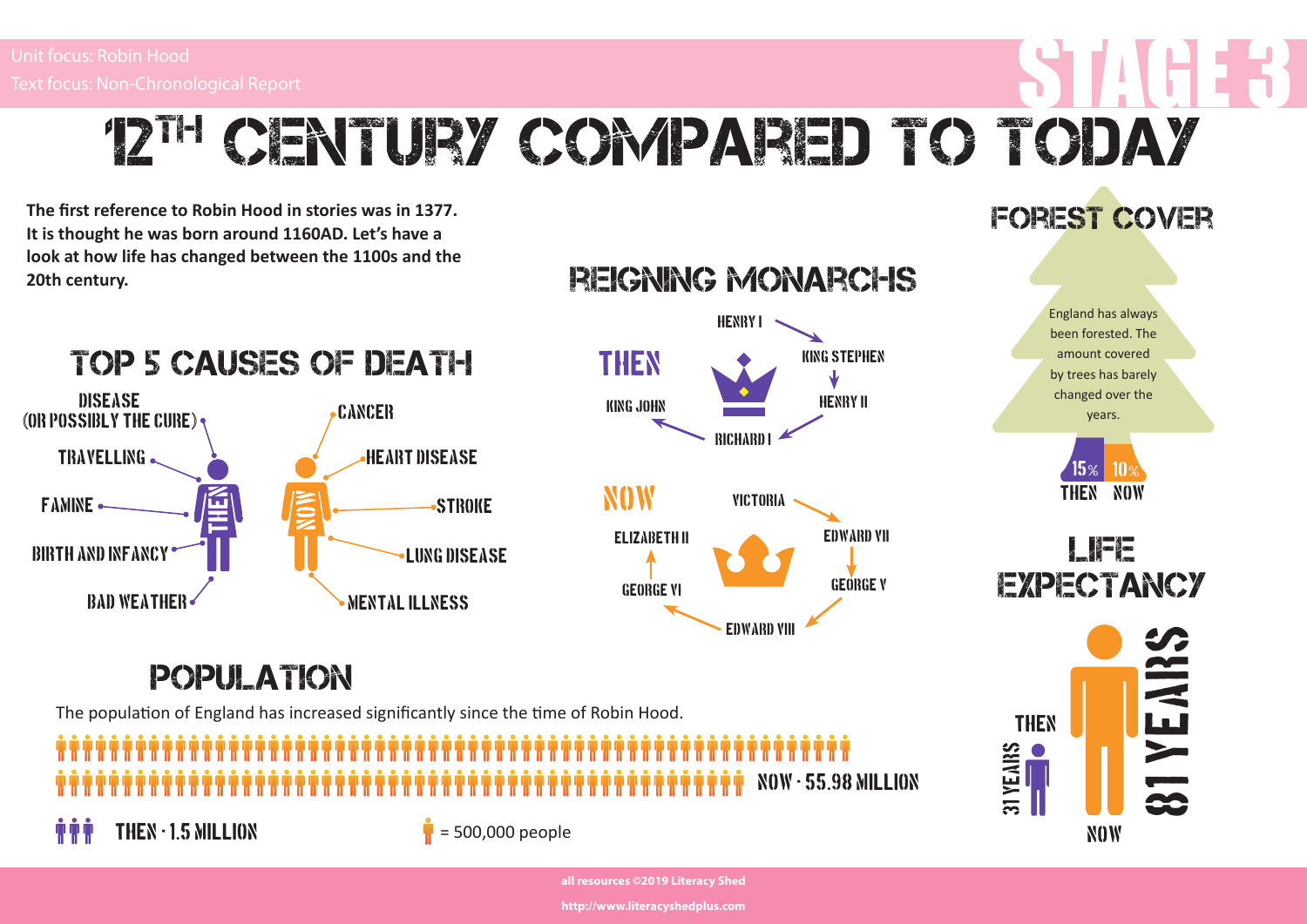## RETRIEVAL FOCUS

- 1. Which century saw the most monarchs reign over England?
- 2. How much longer is life expectancy now than in the  $12<sup>th</sup>$  century?
- 3. Copy three of the things that might have killed you in the  $12<sup>th</sup>$  century.
- 4. When do experts think Robin Hood might have been born?
- 5. Who was the third monarch to reign in the  $12<sup>th</sup>$  century?

### VIPERS QUESTIONS

Which of the statistics has got worse since the  $12<sup>th</sup>$  century? Why do you think this?

Which word or phrase shows that population of England has grown a lot?

V Which word or phrase shows that the amount of trees covering England hasn't changed a lot?

Explain how the causes of death have changed since the  $12<sup>th</sup>$  century.

In what ways do you think that life has got better since the  $12^{\text{th}}$  century? In what ways might it be worse? Explain your answers.